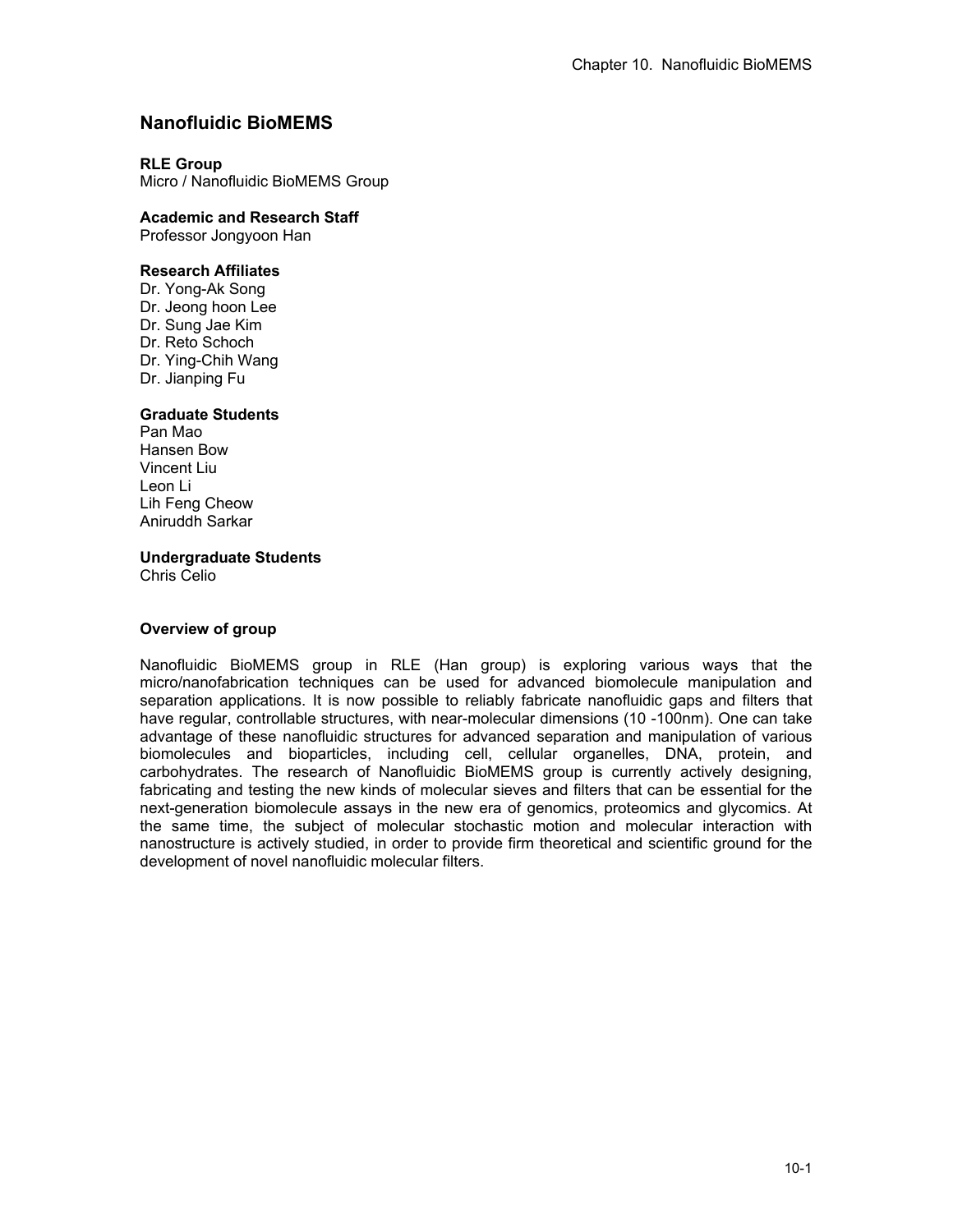## **1. Biomolecule Separation in Nanofluidic Filters**

### **Sponsors**

National Science Foundation (CTS-0347348) National Institute of Health (EB005743) SMA-II FRP-1

### **Project Staff**

Jianping Fu Reto Schoch Hansen Bow Aniruddh Sarkar Lih Feng Cheow

We have recently published a paper on Anisotropic Nanofilter Array (ANA) design for continuous flow protein size separation[1]. In this paper, we demonstrated separation of various molecules (native proteins, SDS-coated proteins, long and short DNA) by utilizing different sieving mechanisms. Structural anisotropy is the key to the high-throughput, continuous flow separation, and also ideally suited for preventing system clogging, since larger molecules are prevented from entering many nanofilters[2]. In this paper, we also demonstrated electrostatic sieving, which separates proteins based on their charge characteristics (pI values).

We are fabricating denser nanofilter array for enhancing separation resolution. This device was fabricated by e-beam lithography, and has ~200nm structural period. E-beam lithography was assisted by visiting graduate students from the collaborating group (Prof. Kim) in Korea University, Seoul, Korea. The fabrication process was fully characterized and finished, and separation experiments are under way. Figure 1 shows the SEM image of fabricated devices. Based on previous estimation, we expect to have 5~10 fold increase in separation speed (with same obtained resolution)[3], which would be better than the current stateof-the-art separation technique (capillary gel electrophoresis).



**Figure 1:** 200nm period nanofilter array (cross section)

Since theoretical model for separation in nanofilter array is essential for future engineering, we have invested significant resources in this direction. We have recently characterized both separation selectivity[4] and dispersion[5] for 1D nanofilter array[3], based on Ogston sieving and other established theories. Developing models for ANA device[1] would be more important, and will likely be possible by numerical (computational) approaches. We expect to achieve these goals in a separate program (SMA-II), while in this program we will mainly focus on device engineering.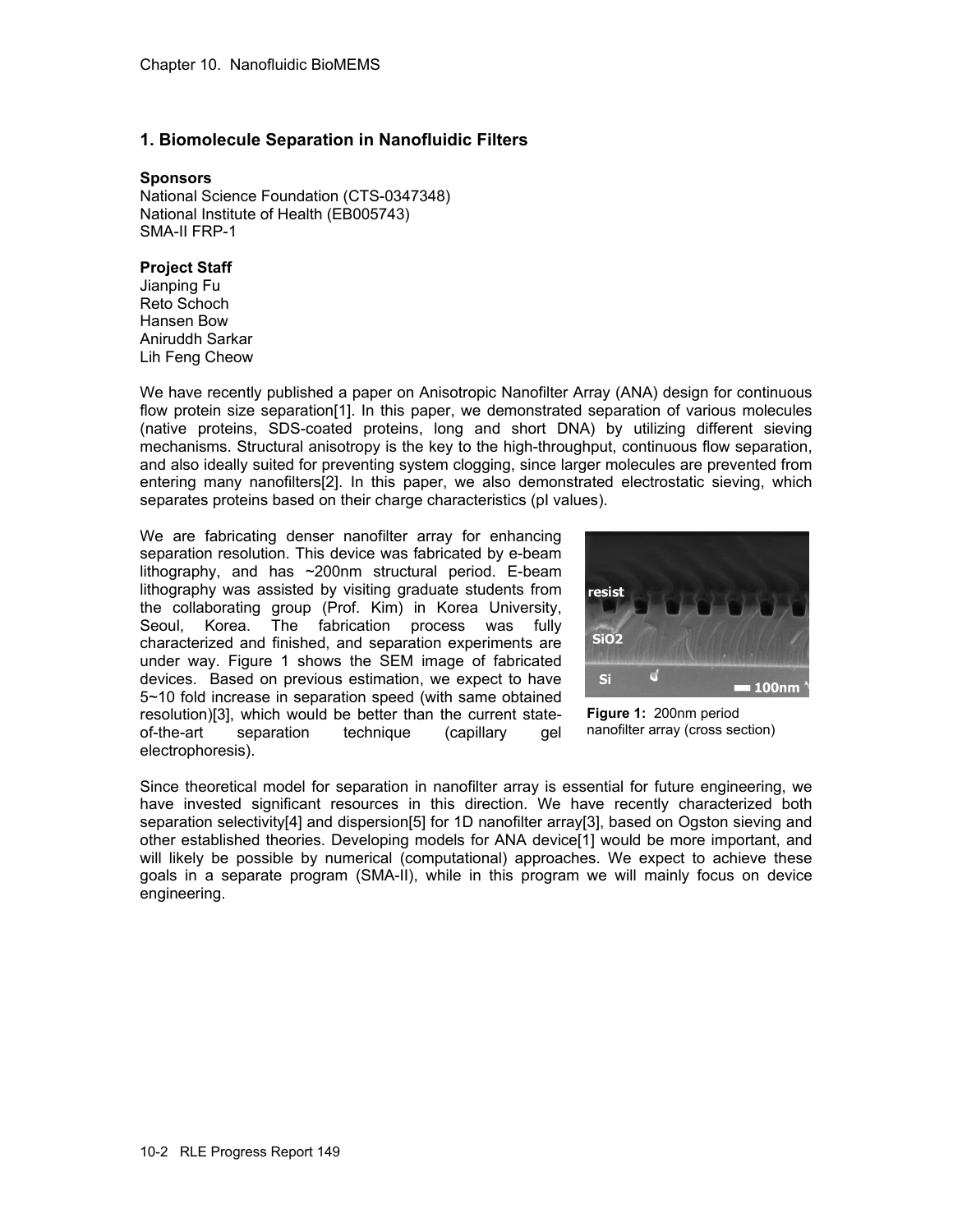## **2. Nanofluidic Biomolecule Preconcentration for Enhancing Biomolecule Detection**

#### **Sponsors**

NIH CDP Center grant (GM68762) National Institute of Health (EB005743) NIH CEHS (NIH-ES002109)

#### **Project Staff**

Ying-Chih Wang Jeong Hoon Li Leon Li Sung Jae Kim

Using the dual-nanochannel design of preconcentration device, we recently realized integration between nanofluidic preconcentrator and bead-based immunoassay[6]. The design of this device (Figure 2) allows one to increase the local biomolecule concentration at the vicinity of primary antibodies, giving the immuno-sensor better sensitivity and faster binding kinetics. With 30 min preconcentration, we were able to enhance the immunoassay sensitivity (with molecular background) by more than 500 fold from 50 pM to the sub 100 fM range. Moreover, by adjusting the preconcentration time, we can tune the dynamic range of the detection of the immunoassay arbitrary covering 6 logs concentration variation (from 100-10,000 ng/ml to 0.1-10 ng/ml), which is critical for multiplexed detection of many target molecules. This was achieved with the existence of simulated 'background' molecules (another fluorescent molecules) at much higher (~1000x) concentration. Binding signal obtained from these experiments was not affected by the existence of background molecules, which suggests that direct detection from complex mixture (such as serum) could be possible.



**Figure 2:** Enhancing bead-based immunoassay with nanofluidic preconcentrator. (a~b) Micrograph of channel and beads used for experiments (c) Fluorescent signal from concentrated protein plugs (d) schematic diagram of integrated bead-based immunosensor (e) Binding reaction progress at different target concentration. Binding reaction kinetics are very slow at concentrations much lower than  $K_d$  of antibodyantigen reaction. (f) Binding curve measured with/without preconcentration steps in the system. Not only the sensitivity of detection is improved, but the binding kinetics are improved yielding much more robust, faster binding reaction. Adapted from ref [6].

We recently developed a novel method to create preconcentrator in PDMS microfluidics platform[7, 8]. By incorporating soft membrane materials (Nafion), we increased the plug volume of the concentrator by several hundred times. This will pave the way for integration with mass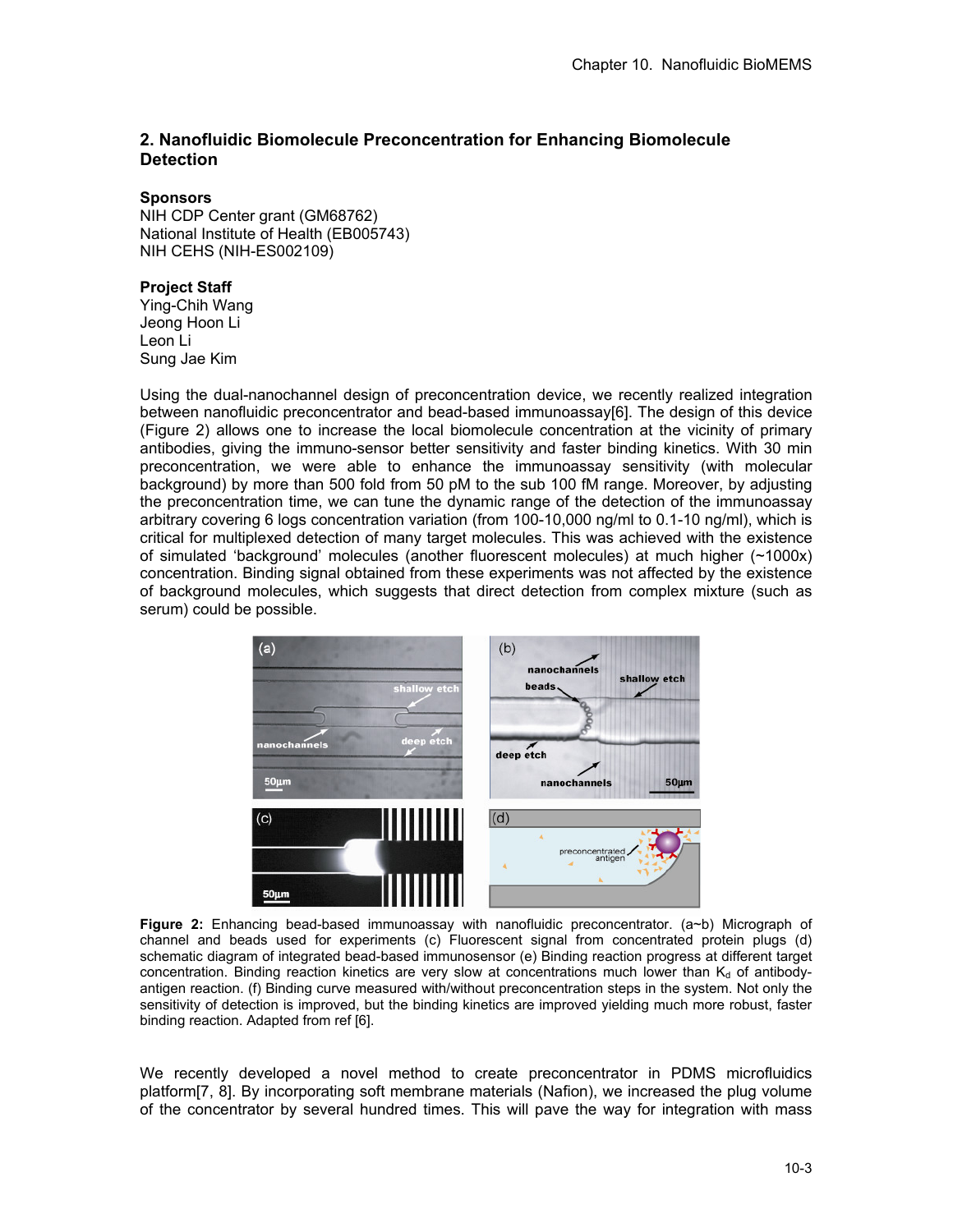spectrometry and other biosensors, which will be sought in the following years. The key to the increased plug volume is enhancing the nanochannel (membrane) throughput. We are currently studying novel nanochannel fabrication strategy for more efficient preconcentration system. Flow / current / concentration profile measurements in and around of nanochannel yielded many insights about this nonlinear electrokinetic systems, which was (and will be) presented in various venues[9, 10].

# **3. Fabrication of Nanofluidic Membrane for Biomolecule Separation**

### **Sponsors**

KIST (Korean Institute of Science and Technology) - IMC (Intelligent Microsystems Center)

## **Project Staff**

Pan Mao

Nanofluidics has gained tremendous successes in the last few years because they provide unique capability in biomolecular manipulation and control. For nanofluidic applications, one critical issue is the availability of reliable, reproducible fabrication strategies for nanometer-sized structures. A simple technique, without nanolithography or special tools, has been developed to generate planar nanochannels with precise control of depths to the nanometer scale for many applications including separation and preconcentration. However, two big issues with these planar nanofluidic channels are the limited fluidic conductance that results and low throughput.

We have been able to fabricate 25μm deep trenches with a uniform gap size (lateral trench width) as narrow as 55nm throughout the depth of the trench (Fig 1). The aspect ratio (depth-to-width ratio) of vertical nanochannels can be as high as 400. With this technique, we could make much deeper trenches by simply increasing KOH etch time. The ultimate limitation of the maximum depth achievable by KOH etching is yet to be investigated. We expect that such a limitation would not be a serious issue for attaining our target thickness of ~50μm. Hence, we should be able to etch the narrow trenches to a depth of hundreds of micrometers by KOH etching, which will be investigated in the future.



**Figure 1** Cross-sectional SEM micrograph of slot-like vertical nanochannels with a gap size of 200nm (left) and 55nm (right). The depths are 25 μm by 15 min KOH etching. The close-up shows complete trench sealing by 3 μm PECVD oxide.

We have also characterized the DRIE process for generating high-aspect-ratio trenches since it has the capability of etching various channel patterns, including squares, circles, and even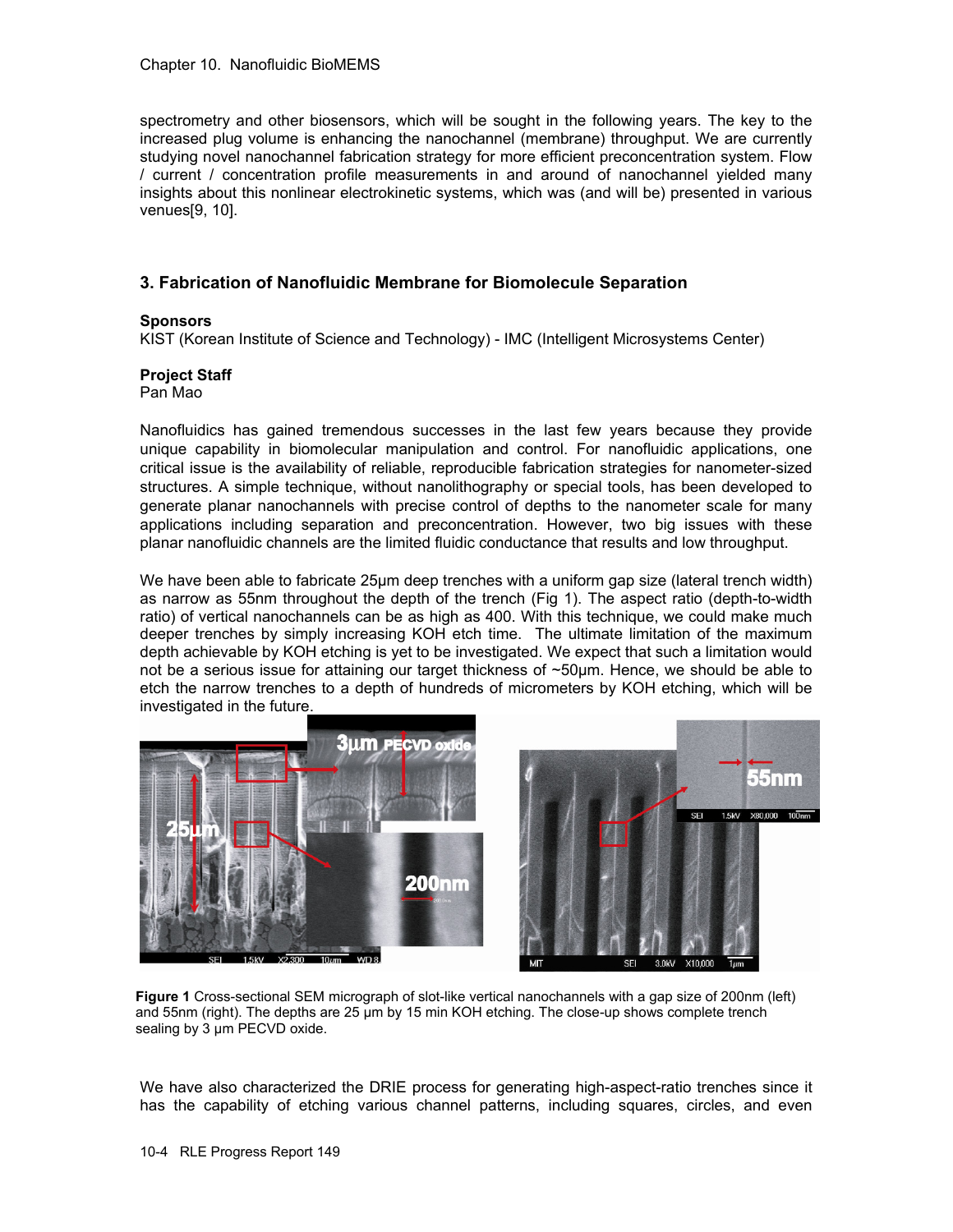irregular geometries. In this project, we use regular pillar array structures for molecular sieving, which can not be done only with KOH etching. By tuning the DRIE parameters, we have been able to obtain 35μm deep channels with an undercut less than 1μm and sidewall angle less than 1° deviation from the vertical direction, as shown in Figure 3. The scallops are less than 20nm in the entrance region and become negligible in the other regions a few micrometer away from the channel entrance. Also, SEM shows rather smooth sidewalls when looking from the side. There is no clear limitation of the maximum depth we can push to with DRIE.

## **4. Continuous-flow pI-based separation of biomolecules using diffusion potential**

#### **Sponsors**

KIST (Korean Institute of Science and Technology)-IMC (Intelligent Microsystems Center) National Science Foundation (CTS-0347348) Merck-MIT postdoctoral fellowship

### **Project Staff**

Dr. Yong-Ak Song Chris Celio

In this work, we have developed a simple microfluidic chip that can sort biomolecules based on their isoelectric point (pI) values in a simple buffer system. The new method differs from previous approaches such as transverse isoelectric focusing or free-flow electrophoresis in that this process involves no external power supply and no special ampholyte. Instead, we utilize the diffusion potential generated by the diffusion of different buffer ionic species in-situ at the laminar flow junction. The use of diffusion potential in microfluidics was previously demonstrated with the mass transport of dye molecules between the two streams. However, they did not explicitly demonstrate a separation of two species. In our device, we establish a laminar flow junction between two buffers with different pH and concentrations. A potential gradient is developed across the liquid junction, generating a high-enough electric field to mobilize and to collect biomolecules at the boundary when their pI values fall between the two buffer pH values. In Figure 1, the MALDI-MS result of the two-step-sorted sample is shown. In this two-step sorting experiment, we tried to collect 1 pH unit fractionation of the sample containing three peptides. Corresponding to the result of the ingle-step sorting, shown in Figure 7, we achieved a decrease of the relative intensity of pI 9.7 after the first sorting step at pH 7.0. From an initial concentration ratio of 5:1:3 for C<sub>pI 9.7</sub>:C<sub>pI 6.3</sub>:C<sub>pI 5.1</sub>, it changed to to C<sub>pI 9.7</sub>:C<sub>pI 6.3</sub>:C<sub>pI 5.1</sub> = 0.9:1:3.2., which means that the amount of the positive peptide pI 9.7 was reduced by 5.5 times through the first sorting step. The other two negative peptides maintained their initial concentrations. After the second sorting at a lower pH value of 6.0, the ratio was changed to  $C_{p1,9,7}$ : $C_{p1,6,3}$ : $C_{p1,5,1}$  = 0.9:1:0.7. This result demonstrates that the amount of the negatively charged peptide pI 5.5 was reduced by 4.5 times through the second sorting using NaCl as sheath buffer. After these two sequential sorting steps, the relative intensity of the peptide 6.3 has significantly increased from 20% to 100% and therefore it is well visible (or detectable) in the diagram. This exactly corresponds to what we intend to achieve with the two-step sorting of the sample mixture as sample preparation, namely to remove the highly-abundant molecules from the proteomic sample mixture and thus to make the low-abundant molecules detectable for subsequent sensing using mass spectrometry.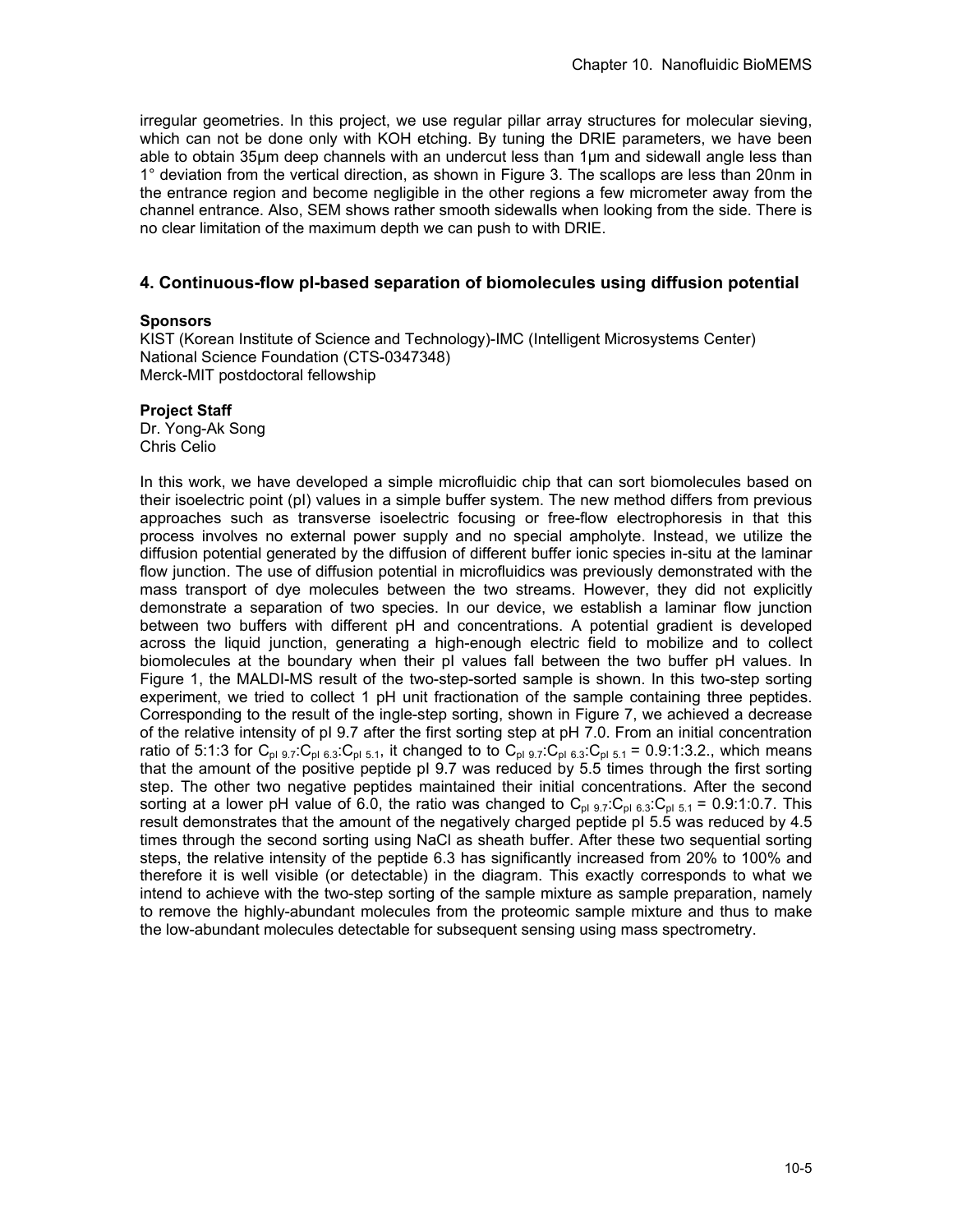

**Figure 1**: MALDI-MS result for two-step sorting of three peptides (pI 9.7, 6.3 and 5.1). After two sorting steps, the highly abundant peptides have been removed and the low-abundant peptide became visible in the MS diagram.

## **5. Integrated Microfluidic Device for preconcentration and detection of multiple biomarkers**

#### **Sponsors**

NIH-NCI (CA119402)

#### **Project Staff**

Vincent Liu Phillip Dextras Kris Payer Ying-Chih Wang

In this project, we aim to integrate nanofluidic protein preconcentrator with suspended microchannel resonator (SMR) label-free biosensors, as a portable, label-free biomarker detection platform. We are currently developing an integrated nano- and microfluidic system for the parallel detection of multiple cancer biomarkers. The system will be based on the nanofluidic concentrator developed by the Han lab and is expected to achieve a detection limit for biomarker concentration that is significantly lower than what is possible with existing immunoassays such as ELISA and radioimmunoassays. A key attribute of the nanofluidic concentrator design is that the region where biomolecules are concentrated must not be larger than about 10-100 picoliters. In order to measure the concentration of specific biomarkers within this region, we propose to integrate the concentrator with a detector of similar volume in order to avoid dilution. The detection method is conceptually similar to ELISA; however, the readout of the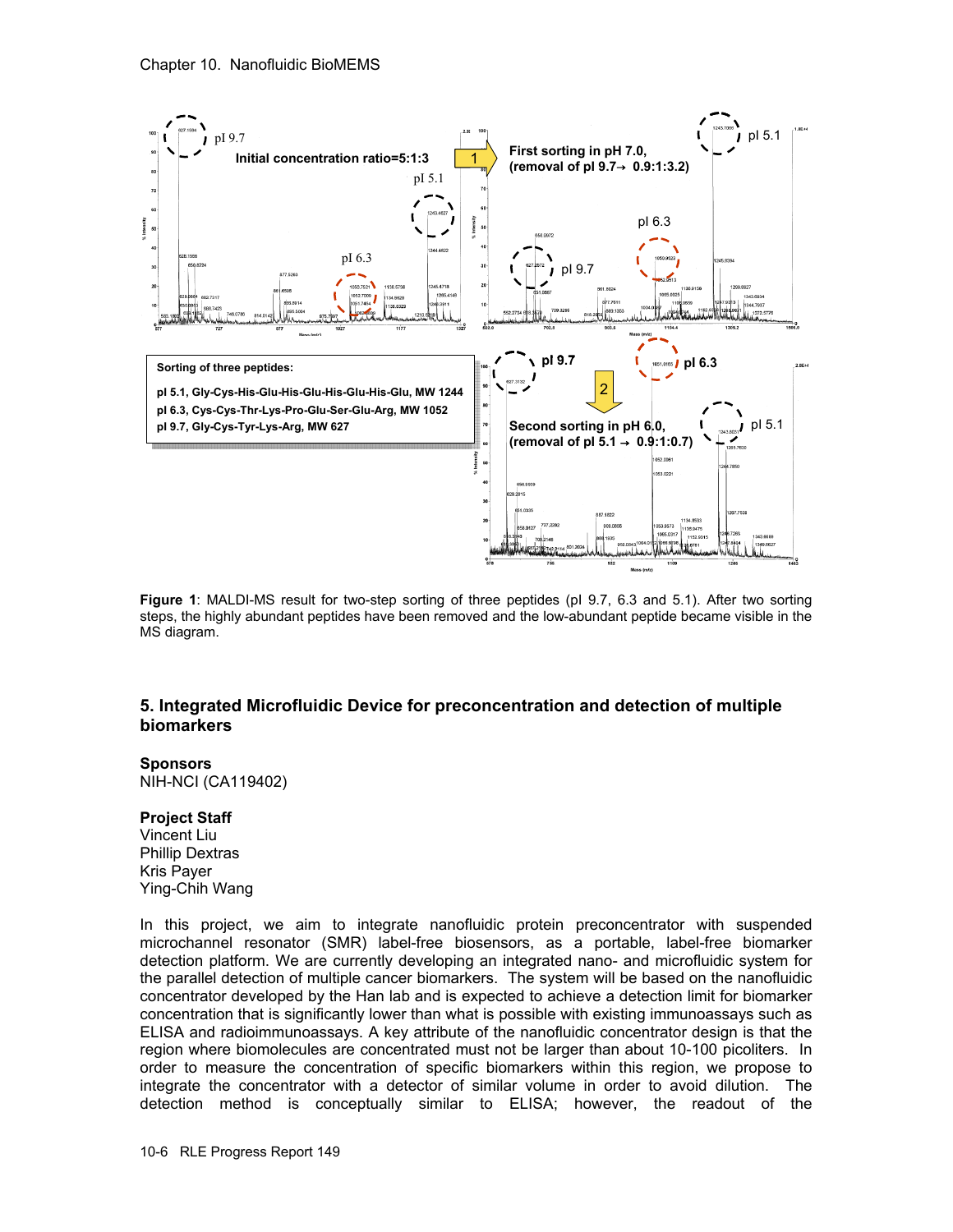biomarker/antibody binding is based on the direct detection of mass that absorbs to the surface of a sensor known as the suspended microchannel resonator (SMR). The SMR detector has a volume of 10 picoliters and a mass resolution of near 100 femtograms. Thus, we anticipate that the combined concentrator and SMR detection system will allow a specific biomarker to be detected at a resolution near 1 pg/mL. Since the SMR provides a real-time readout and the concentrator is easily controlled by an applied voltage, the integrated system can operate in a closed-loop mode in which the sample is amplified until the biomarker concentration reaches the vicinity of the disassociation constant of the biomarker/antibody complex. Thus, the linear range of the detector can be dynamically tuned over a wide range of biomarker concentrations.

Since one of the challenges in the project is the complexity of biomarker samples (e. g. serum). Using the recently-developed bead-based preconcentration-immunoassay microdevices[6], we have tested both preconcentration and immunobinding affinity at different background conditions. While immunobinding signal itself was not significantly affected by the serum background, preconcentration of complex, serum sample forced aggregation of majority proteins (albumin) in the preconcentration zone, therefore interfered with enhanced detection. It was determined that removal of most abundant protein species using commercially available affinity columns (albumin removal kits) was effective way to deal with this issue. These kits are known to decrease the concentrations of a few  $(6-12)$  of most abundant proteins by  $\sim$  100 fold. Target molecules in depleted serum were able to bind effectively to the primary antibody, when the abundant proteins were removed from the sample. Continuous, linear increase in binding signal even in depleted serum conditions demonstrates that direct detection might be possible in the integrated device in the future, with only minmum sample fractionation.

# **References**

- [1] J. Fu, R. R. Schoch, A. L. Stevens, et al., Nature Nanotechnology 2 121 (2006).<br>[2] R. H. Austin, Nature Nanotechnology 2, 79 (2007).
- R. H. Austin, Nature Nanotechnology 2, 79 (2007).
- [3] J. Fu, P. Mao, and J. Han, Applied Physics Letters 87, 263902 (2005).
- [4] J. Fu, J. Yoo, and J. Han, Physical Review Letters 97, 018103 (2006).<br>[5] H. Bow, J. Fu, C. Rothman, et al., to be submitted (2007).
- H. Bow, J. Fu, C. Rothman, et al., to be submitted (2007).
- 
- [6] Y.-C. Wang and J. Han, Analytical Chemistry submitted (2007).<br>[7] J. H. Lee, S. Chung, S. J. Kim, et al., Analytical Chemistry J. H. Lee, S. Chung, S. J. Kim, et al., Analytical Chemistry accepted for publication (2007).
- [8] J.-H. Lee, Y.-A. Song, and J. Han, in *MicroTAS 2007 Conference*, Paris, France, 2007), p. accepted for oral presentation.
- [9] S. J. KIm, Y.-A. Song, P. L. Skipper, et al., in *MicroTAS 2006*, edited by T. Kitamori, H. Fujita and S. Hasebe (Society for Chemistry and Micro-Nano Systems (CHEMINAS), Tokyo, Japan, 2006), Vol. 2, p. 1076.
- [10] S. J. Kim, Y.-C. Wang, J. H. Lee, et al., Physical Review Letters accepted for publication (2007).

# **Publications**

## **Journal Articles**

J. Fu, J. Yoo, and J. Han, "Molecular sieving in periodic free-energy landscapes created by patterned nanofilter arrays," *Phys. Rev. Lett.*, **97**, 018103 (2006).

A. Balducci, P. Mao, J. Han, and P. S. Doyle, "Double-Stranded DNA Diffusion in Slitlike Nanochannels " *Macromolecules*, **39**, 6273-6281 (2006)